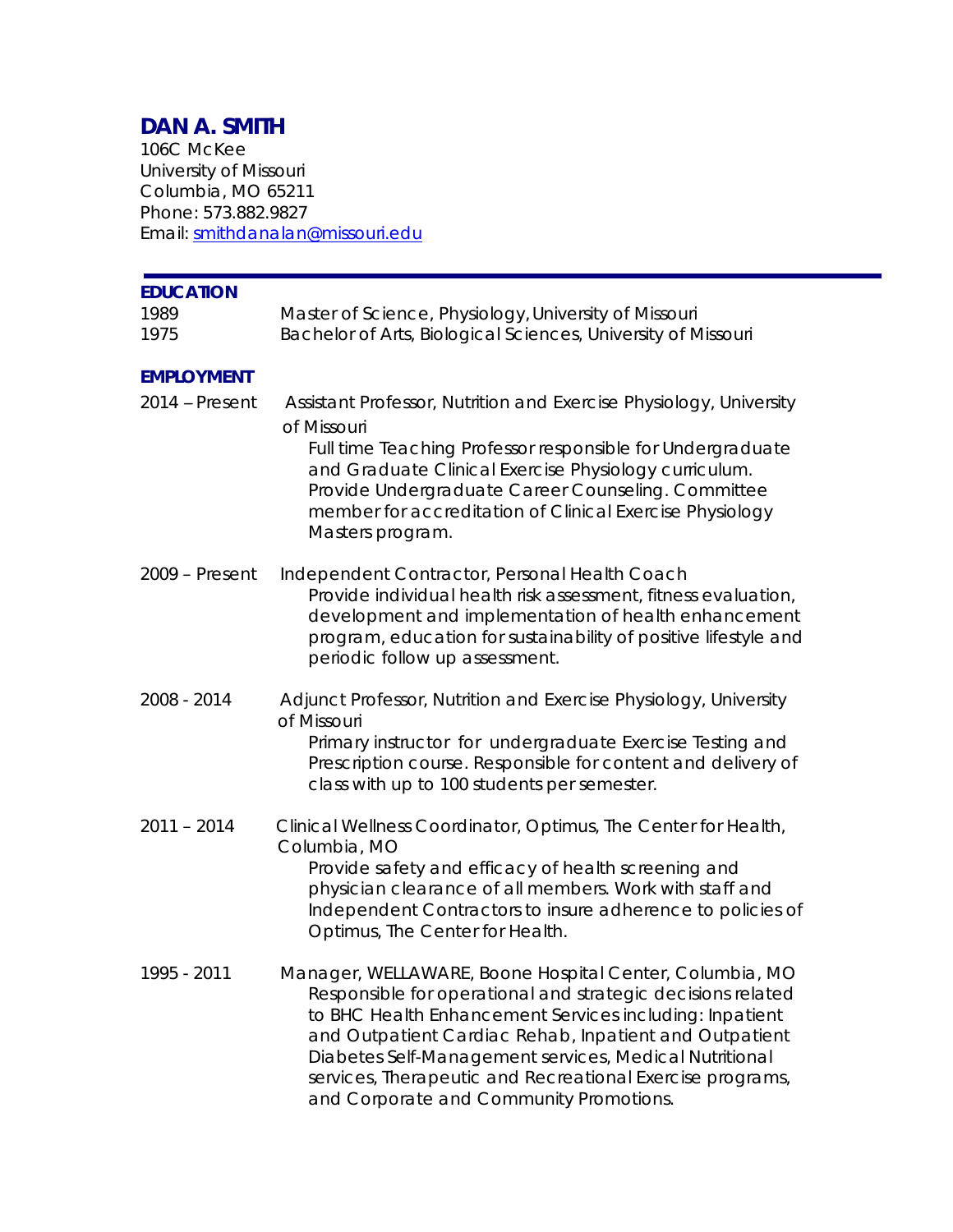*1989- 1995 Coordinator, Outpatient Cardiac Rehab, Boone Hospital Center, Columbia, MO* Responsible for Early Outpatient Cardiac Rehab patients. Insure proper referral to program, initial evaluation, documentation of progress, correspondence with physicians and staff, compliance to policies and procedures, and related aspects to Outpatient Cardiac Rehab.

## **COMMUNITY PRESENTATIONS**

- "Fitness Over 60", Presentation at Retired Teachers Conference, Jefferson City, MO 1987
- "Lifestyle Management the Role of Diet and Exercise" Presentation to State Farm Employees, Columbia, MO, 1987
- "A Generation of Couch Potatoes" Local radio program on youth fitness. Columbia, MO, 1987
- " Wellness in Youth" Columbia Elementary Schools and Ashland 4-H Club, 1987
- "Aerobic Dance Class" Participation class for Columbia Junior High Students, Columbia, MO, 1987
- "Parents and Children can Exercise Together" Columbia PTA presentation, 1987
- Lecturer and Test Administrator for ACSM Health Fitness Instructor Workshop and Certification, 1987 - 1993
- "Benefits of Exercise for the Young" Presented to Oakland Jr High School PE Teachers, 1988
- "Fit For Life", Inservice Workshop for Columbia Public School PE Teachers, 1988
- "Proper Exercise Can Reduce Cardiovascular Disease Risk Factors" Two day seminar presented to over 1000 Jr High students, 1988
- "Application of an Exercise Prescription" Aerobic Instructor Workshop, Columbia, MO, 1988
- "History and Use of Perceived Exertion", Guest lecture and lab experiment for University of Missouri summer school, 1988
- "The Role of Diet and Exercise in Weight Control, Columbia, MO, 1988
- " Exercise and Diabetes", Booneville Diabetes Group, 1990
- Grant Elementary School Wellness Fair coordinated booth on health and wellness, 1990
- Featured multiple times on local TV show "Pepper and Friends" promoting exercise and its relationship to health, 1990 - 1996
- Hallsville School Health Fair coordinated booth on health and wellness, 1990
- Established extracurricular wellness program for West Boulavard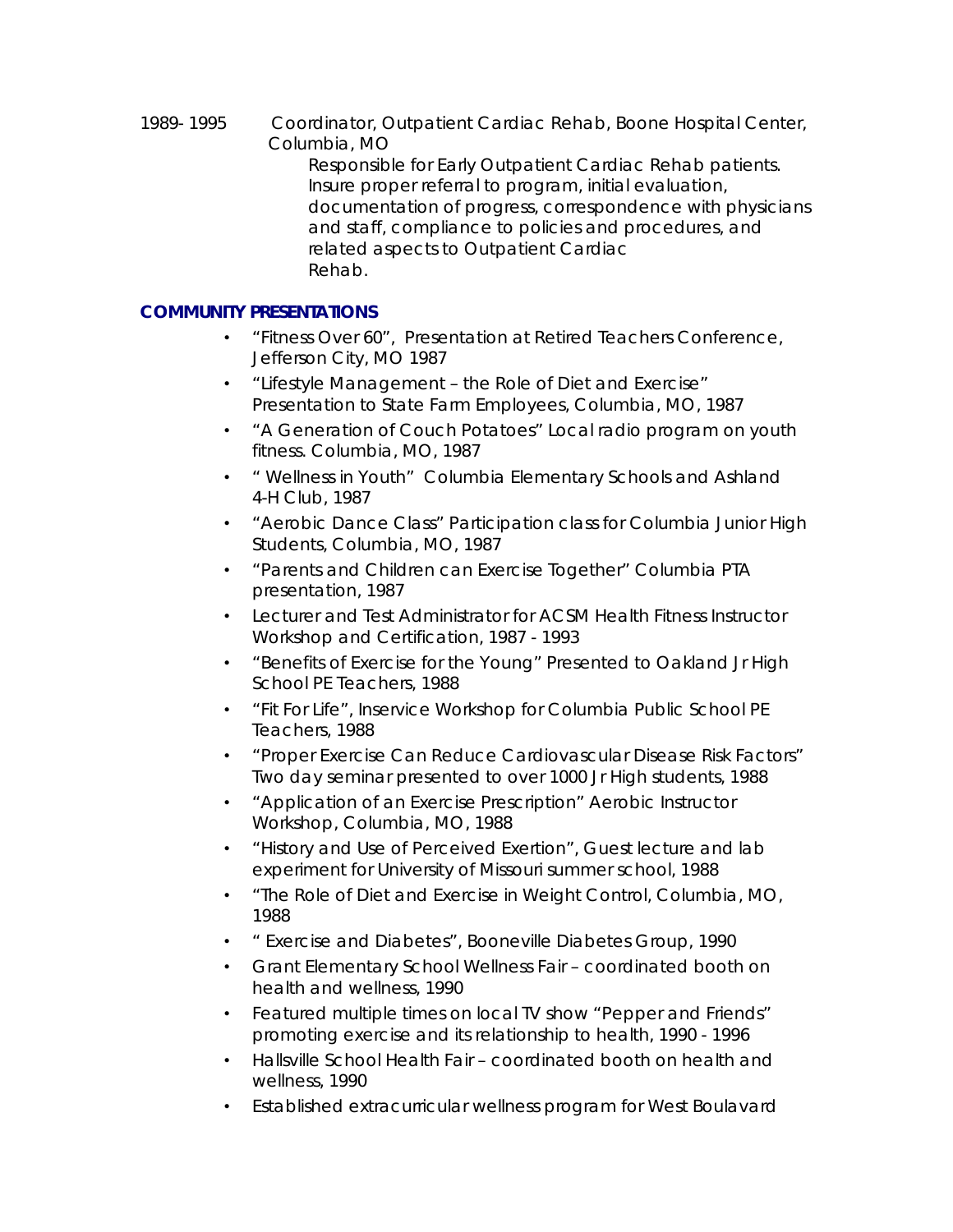Elementary School., 1990

- West Boulavard Elementary School Teachers Ciriculum presentation on the role of PE in Education, 1990
- "Preventing Heart Disease Through Risk Factor Modification" Rotary Club presentation, Bunceton, MO, 1992
- Smoke Cessation Class Instruction, Multiple sessions in Columbia and surrounding areas, 1992 – 1995.
- Lecture to 9<sup>th</sup> grade Health Class at JJHS two times per year from 1994 – 2000
- Featured Speaker at Mo Dept of Health, Show-Me Physical Acrtivity conference, 1996
- Periodic guest on David Lyle Show, Local radio broadcast on current health topics, 2004 – present

## **PROFESSIONAL/PERSONAL CERTIFICATIONS**

- 1999 Present Registered Clinical Exercise Physiologist, ACSM
- 1987 2000 Certified Exercise Specialist, ACSM
- 2005 2014 American Heart Association BLS Instructor
- 2014 present CPR/AED/First Aid Medik certification
- 1979 Present Emergency Medical Technician
- 1971 Present Eagle Scout
- 1989 Present Licensed Youth Soccer Coach
- 2000 Present Boy Scout Merit Badge Counselor

### **AWARDS/PROFESSIONAL AND COMMUNITY ACTIVITIES**

Employee of the Month, Boone Hospital Center, February, 1990 Employee of the Year, BJC Health Systems, 1990 Outstanding Young Men of America, 1990 Initiated the Partners In Education (PIE) program at Jefferson Jr High School as Boone Hospital Representative, 1987 PIE co-coordinator for Jeff Jr High School and Boone Hosp Center, 1987 – 2000 Assisted with the establishment of MOKSACVPR, 1988 Committee member, MOKSACVPR Standards and Issues, 1989 – 1998 President-Elect of MOKSACVPR 1990 – 1991 President of MOKSACVPR 1991-1992 West Boulevard Elementary PTA Board member, 1990 West Boulevard Elementary Health & Safety Chairperson, 1990 American Cancer Society Public Education Committee, 1988 – 1990 Recreational Youth Soccer Coach, Columbia, MO, 1988 - 1999 Competitive Youth Soccer Coach, Columbia, MO, 1992 - 2000 Member, Mayors Council on Physical Fitness and Health, 1999 – 2003 Assistant ScoutMaster, Troop 706, Columbia, MO, 2000 – 2010 Personal Fitness Merit Badge Councilor, Great Rivers Council, 2000 - present Developed Wellness Challenge for Missouri State Teachers Association, 2003-2004 Committee member, Outreach & Programming for GetAbout Columbia. Responsible for \$2.3 million of a \$22 million Federal Highways grant to Columbia, MO, 2006-2009